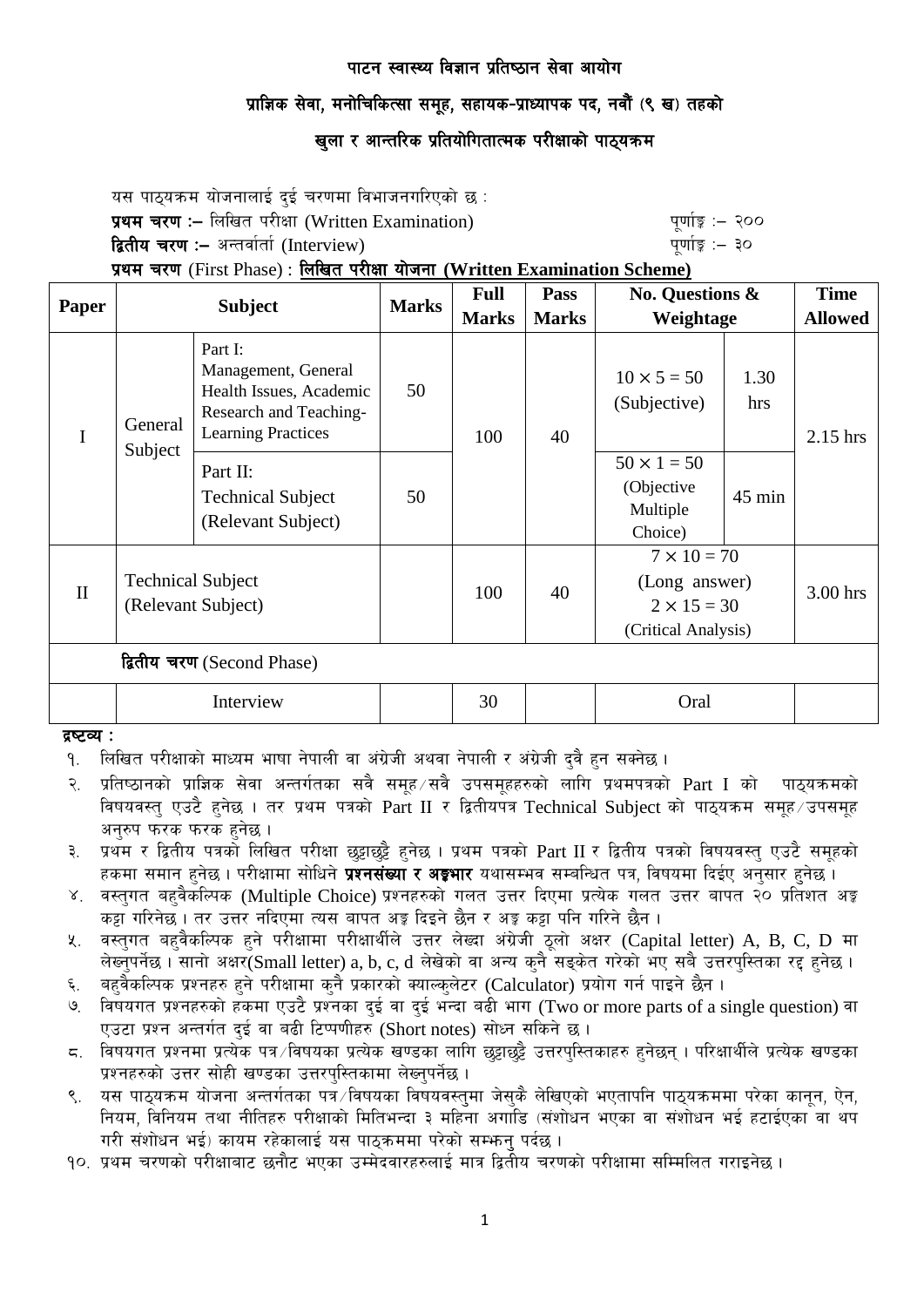# प्राज्ञिक सेवा, मनोचिकित्सा समुह, सहायक-प्राध्यापक पद, नवौं (९ ख) तहको

# खुला र आन्तरिक प्रतियोगितात्मक परीक्षाको पाठ्यक्रम

### $99.$  पाठयक्रम लाग मिति: २०७८/१०/१७

# **Paper I: General Subject**

#### **Part I:**

## **(Management, General Health Issues, Academic Research and Teaching - Learning Practices) Section (A) - 25 Marks**

#### 1. **Management**

- 1.1. Health care management system in Nepal and other parts of the world
- 1.2. Fundamental principles of healthcare institution and hospital management.
- 1.3. Effective hospital management principles
- 1.4. Purpose of medical and non-medical data and records
- 1.5. Ethics and responsibility of management
- 1.6. Concept of management and its application in health care including hospital
	- 1.7.1 Management: Concept, principles, functions, scope and role, level and skills of manager
	- 1.7.2 Planning: Concept, principles, nature, types, instruments and steps
	- 1.7.3 Leadership: Concept, function, leadership styles, leadership and management
	- 1.7.4 Coordination: Concept, types, techniques of effective coordination
	- 1.7.5 Communication and counselling: Concept, communication processes and barrier to effective communication, techniques for improving communication
	- 1.7.6 Decision making: Importance, types, rational process of decision making, problem solving techniques, improving decision making
	- 1.7.7 Participative management: Concept, advantage and disadvantage, techniques of participation
	- 1.7.8 Time management: Concept, essential factors and strategies for effective time management
	- 1.7.9 Conflict management: Concept, approaches to conflict, levels of conflict, causes of conflict and strategies for conflict management
	- 1.7.10 Stress management: Concept, causes and sources of stress, techniques of stress management
	- 1.7.11 Change management: Concept, sources of organizational change, resistance to change, management of resistance to change
	- 1.7.12 Appreciative inquiry: Concept, basic principle and management
	- 1.7.13 Human resource management: Concept, functions and different aspects
	- 1.7.14 Health manpower recruitment and development
	- 1.7.15 Financial management: Concept, approaches, budget formulation and implementation, Auditing and topics related to fiscal administration

## 2. **General Health Issues**

- 2.1. Present constitution of federal republic of Nepal (including health and welfare issues)
- 2.2. Organizational structure of Ministry of Health at national/federal, regional/state, district (if applicable), municipal and village council level
- 2.3. Professional council and related regulations
- 2.4. National Health Policy
- 2.5. Health Service Act and Regulation
- 2.6. Second Long term health plan
- 2.7. Health Management Information System, forms, indicators, annual reports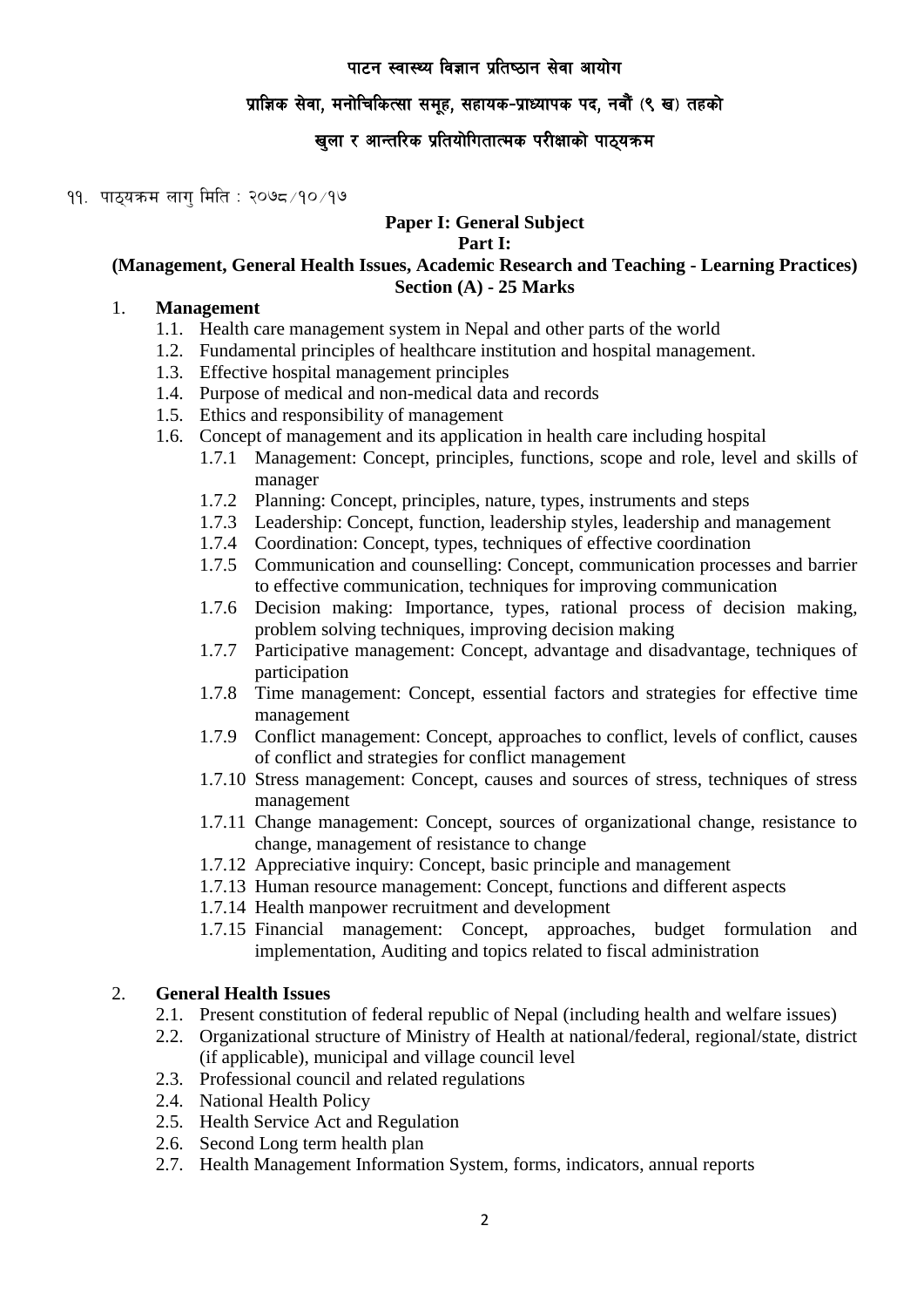# प्राज्ञिक सेवा, मनोचिकित्सा समुह, सहायक-प्राध्यापक पद, नवौं (९ ख) तहको

# खुला र आन्तरिक प्रतियोगितात्मक परीक्षाको पाठ्यक्रम

- 2.8. Human Development Indices, Sustainable Development Goals
- 2.9. Health volunteers in the national health system, its rationale, use and effectiveness
- 2.10. Local governance and community participation in health service delivery
- 2.11. Health Insurance and financing in health care
- 2.12. Alternative health care system: Ayurveda, homeopathy, Unani, Chinese etc.
- 2.13. Indigenous and traditional faith health and health practices
- 2.14. International Health Agencies: Roles and responsibilities of WHO, UNICEF, UNFPA, Inter-agency relationships, Government-agency coordination: Joint Annual Review meeting
- 2.15. Supervision, types and its usage in health sector
- 2.16. Monitoring and evaluation system in health sector
- 2.17. National Health Training Centre
- 2.18. National and International Disaster Plan, Coordination
- 2.19. Patan Academy of Health Sciences Act, Mission, Goals, Organogram
- 2.20. Scope and function of Patan Academy of Health Sciences executive bodies (senate, executive committee, academic council, faculty board, hospital management committee, subject committee), various other committees

## **Section (B) - 25 Marks**

# 3. **Academic Research**

- 3.1 Ethics, Bio-ethics and Professionalism
- 3.2 Human dignity and Human Right
- 3.3 Benefit and Harm
- 3.4 Autonomy and Individual responsibility
- 3.5 Consent and capacity to consent
- 3.6 Privacy and confidentiality
- 3.7 Respect for humans and personal integrity
- 3.8 Non-discrimination and non-stigmatization
- 3.9 Respect for cultural diversity and pluralism
- 3.10 National Health Research Council (NHRC) and its guidelines
- 3.11 Research process: ethical research proposal development, research principles, methods and materials, conclusion/recommendation/lesson learnt, commonly used referencing styles
- 3.12 IRB/IRC forms, types, use, importance; getting IRB/IRC clearance
- 3.13 Ethics on research methodology: sample selection, sample size calculation, ensuring reliability and validity of the instruments as well as methods proposed for health research
- 3.14 Quantitative and Qualitative studies
- 3.15 Data analysis (data visualization, descriptive statistics, inferential statistics with statistical hypotheses and appropriate tools/methods for quantitative studies; theme and code generation, thematic analysis, content analysis, grounded theory for qualitative and triangulation for mixed method studies)
- 3.16 Research ethics on vulnerable and non-vulnerable population
- 3.17 Research proposal/protocol/publication:
- 3.18 Publication ethics, plagiarism including self-plagiarism
- 4. **Teaching - Learning, Assessment and Evaluation**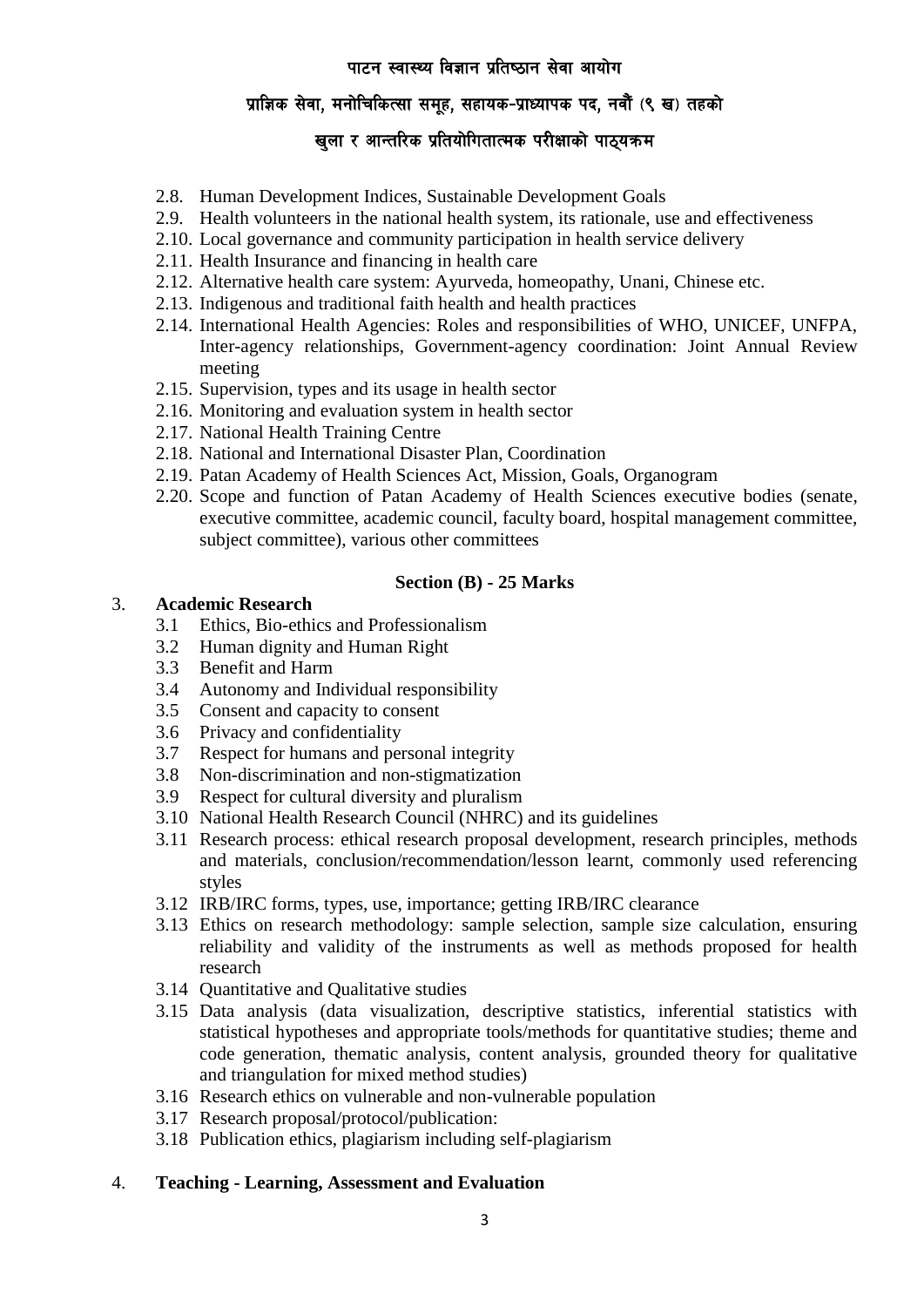# प्राज्ञिक सेवा, मनोचिकित्सा समुह, सहायक-प्राध्यापक पद, नवौं (९ ख) तहको

# खुला र आन्तरिक प्रतियोगितात्मक परीक्षाको पाठ्यक्रम

- 4.1 Lancet Commission Report on Education of Health Professionals
- 4.2 Adult learning: Theories, principles, use, importance and outcomes, Adragogy vs. Pedagogy
- 4.3 Conventional teaching learning: Didactic lectures, Teacher centred approaches, use and importance
- 4.4 Surface learning, deep learning and metacognition
- 4.5 Integrated teaching: Genesis, use, importance and outcomes
- 4.6 Problem-based learning: Genesis, use, importance and outcomes
- 4.7 SPICES model its use, importance and outcomes
- 4.8 Socialization, self-directed learning, mentoring, role model
- 4.9 Community orientation/community posting, re-orientation of medical education camp, community based learning and community engaged teaching-learning methods/models, use, importance and outcomes
- 4.10 Outcome Based Education (Competency-based Medical/Health Professions Education): Genesis, use, importance and outcomes
- 4.11 Experiential learning, Reflective practice, Feedback and feed-forward, Situated learning, Co-operative learning, Communities of practice
- 4.12 Assessment of students
	- 4.12.1 Blueprinting (Table and specification) : use, importance and outcomes
	- 4.12.2 Bloom's taxonomy of cognitive, psychomotor and affective domains, use and importance
	- 4.12.3 Diagnostic, Formative, Summative and Professional exams
- 4.13 Assessment of knowledge: Selection methods like Multiple Choice Questions, Extended Matching Items and supply methods like Short Answer Question, Problem Based Question, Long Answer Question with or without model answers and marking schemes, unstructured, semi-structured and structured viva-voce examination, advantages and limitations, use and importance, outcomes and its use in quality control
- 4.14 Assessment of performance (in-vitro): Direct observation of skills in the simulated setting, lab, ward etc. with or without checklist, Objective Structured Practical Examination, Objective Structured Clinical Examination, Standardized patients, use and importance, analysis, quality assurance, outcomes and its use in quality control
- 4.15 Assessment of performance (in-vivo): Mini-Clinical Evaluation Exercise (Mini-CEX), Direct Observation of Procedural Skills (DOPS), Case-Based Discussion (CbD), OSATS/ PBA, Multi-Source feedback (360 degree evaluation) use and importance for competency based health professions education, analysis, quality assurance, outcomes and its use in quality control
- 4.16 Assessment of observable behaviours in small groups e.g. Problem Based Learning sessions, Community Based Learning and Education sessions, Clinical clerkship rotations
- 4.17 Evaluation: Difference between assessment and evaluation, theory of change and its use in health professions education, process and outcome evaluation, qualitative, quantitative and mixed methods used in evaluation of health professions education